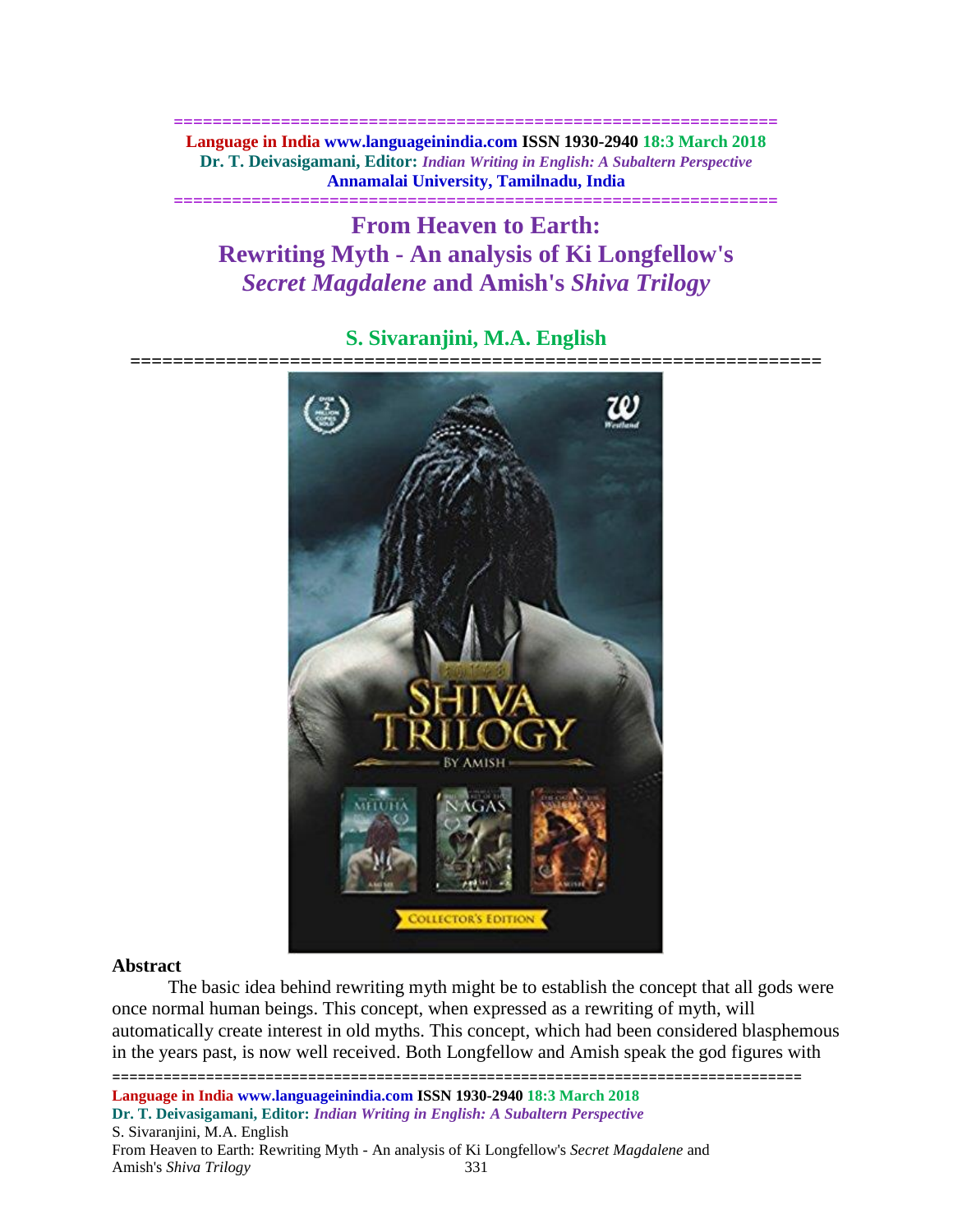reverence but succeed in establishing their human sides too. In tracing their evolution, from mere ignorant human beings to gods, both the writers have projected their ascent from the earth to heaven. My paper focuses on analysing, how as beings ingrained with their human aspects, and there by realize their descent from heaven to earth. A typical paradigm shift takes place when these myths are retold in a new light and deserves a special study which I propose to undertake in this paper.



## **Introduction**

Literature is study of human nature. It teaches us to analyse the characters accurately. It provides confidence and motivates us to raise our voice in myths and beliefs. Through this confidence, we can get the in-depth meaning of our life and it enables us to lead a purposeful life. Human mind is always searching for different experiences and it can be possible by a quest of myths. A myth is the collection of ancient stories which talk about beliefs and cultural traditions with historical facts. The characters are often supernatural beings such as gods and unusual creatures, and extraordinary human beings. People always had questions about the world, the universe, religion, gods and evils. All myths have a meaning and advocate some morals. It teaches us the perfect way of living our life. All countries have their own myths and it

================================================================================= **Language in India www.languageinindia.com ISSN 1930-2940 18:3 March 2018 Dr. T. Deivasigamani, Editor:** *Indian Writing in English: A Subaltern Perspective* S. Sivaranjini, M.A. English From Heaven to Earth: Rewriting Myth - An analysis of Ki Longfellow's *Secret Magdalene* and Amish's *Shiva Trilogy* 332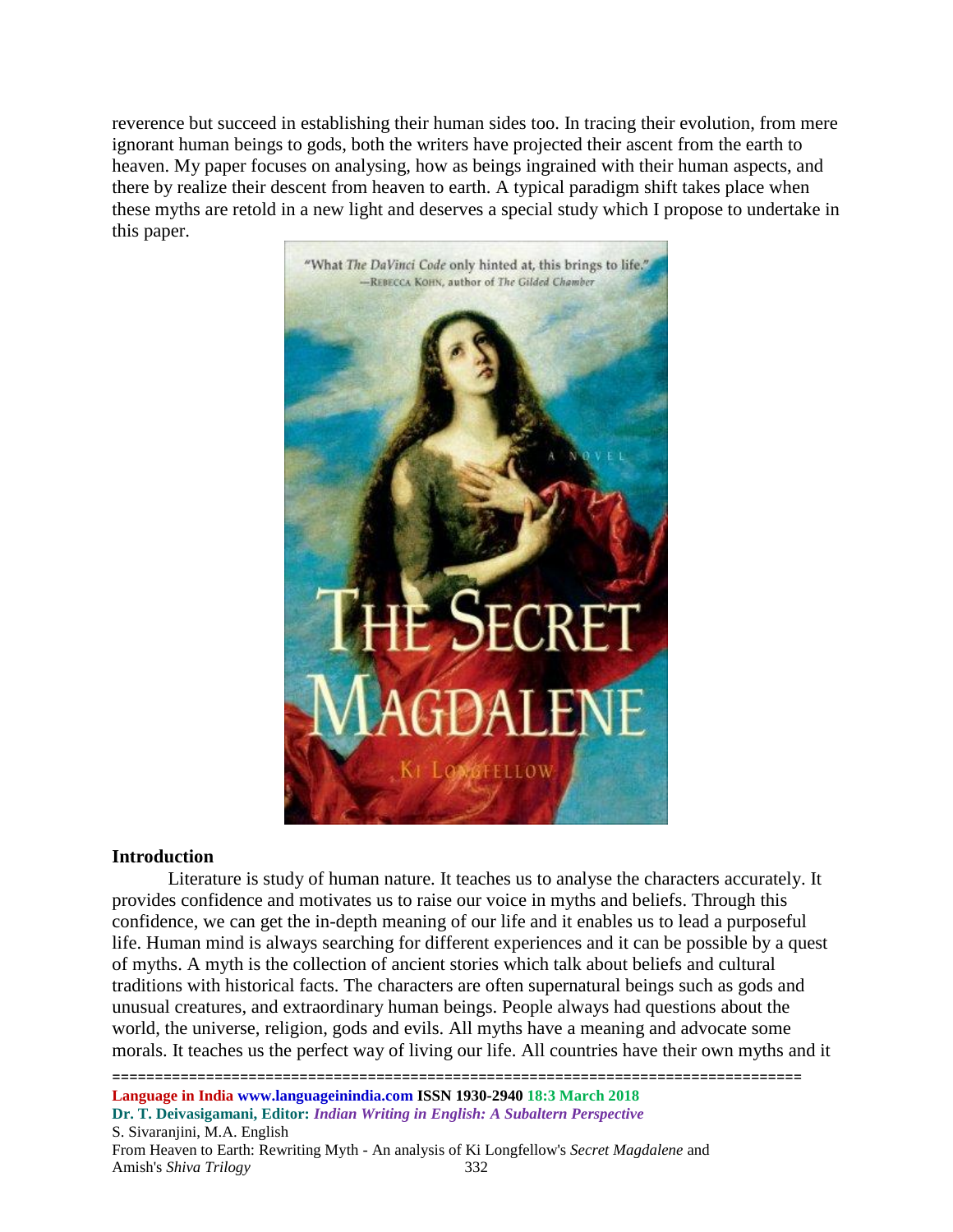is connected with their culture, lifestyle and natural phenomenon. The retelling of myths for children is probably the easiest type of juvenile fiction. They are naturally interested in mythology. Children like to see old stories especially the story of kings and gods with colourful portraits. These stories teach them moral values. When kids read myths, they learn a lot about the important narrative traditions of the world, including how people are differentiated from cultures and historical traditions. These stories make them more practical and ready to face the world with confidence.

#### **Myths**

Myths are also exciting for young students because they often draw on intense themes like power, love, and the conflict between man and nature. The main reason for writing myths are to teach values, unify the group's identity, and explain social and religious rituals. These mythical stories are exposed through fiction for example, The Shiva Trilogy a series of three fantasy myth novels by an Indian author Amish Tripathi and Kid Longfellow's The Secret Magdalene. This is the story of how a normal human being turned into an extraordinary being and how the society projected him as God.

## *Shiva Trilogy* **and** *The Secret Magdalene*

The Shiva Trilogy tells about the warrior Shiva, a normal human being and it explains how he turned into an extraordinary being called Neelkanth. On the other side, Ki Longfellow's The Secret Magdalene shows Yeshua, the preacher, a normal human being turned into an extraordinary Messiah and got crucified because of his moral truth and the society projected him as God. Shiva has the image of both God and human.

#### **Hindu Mythology**

According to Hindu mythology, Lord Shiva is a ferocious god, and he has another mysterious side as a normal being and also the image of peace, and meditation. When we look at him from several angles, we are always struck with the nature of Shiva. It is believed that he was a normal human being and later on considered as god. As a normal human being, people believed him to be a warrior and it is reflected in Amish's Shiva Trilogy. It consists of three books namely The Immortals of Meluha, The Secret of the Nagas, and The Oath of the Vayuputras. The story tells the life of Shiva and how from being a warrior and tribal leader, he later turned into God. It is an adventurous story that happened before centuries. Today, people remember him as Mahdadev, God of all Gods. In this book, Shiva accepts the request from Daksha to save their land from enemies. Shiva and his tribe are impressed with the Meluhan way of life. He comes to know that the princess of Meluha lived her life with no companion as she is a Vikrama , the punishment for her past life sins . He loves Sati, the Princess and decides to marry her, and break the Vikarma law and the associated taboos. Once, the inventor Brahaspati invites them to Mount Mandar, where the secret portion Somras is manufactured, with the water from the Saraswatiriver.

According to this ancient myth, we can understand that the potion did not affect him but his throat turned into blue. He tries to lead the Suyavanshis to victory against their arch rivals Chantravanshis who were accompanied by the evil assassins – the Nagas. Unfortunately, Sati is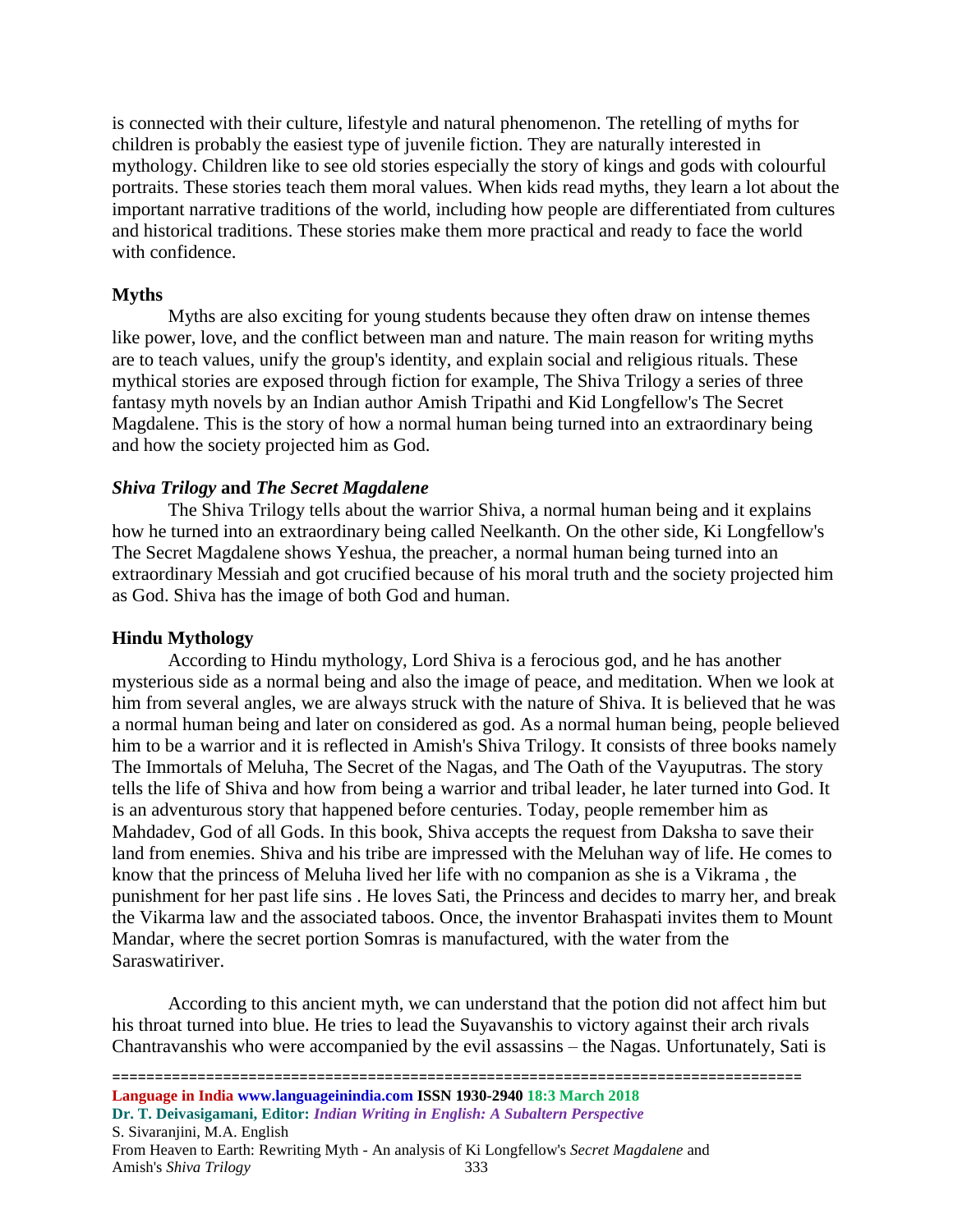attacked by a Naga and a gold coin leads Shiva to Branga. In the third book, he meets the Chief of Vayuputras, Mithra, who convinces the Vayuputras that Shiva is the saviour. He gives the Pashupathiastra a special weapon, like the Brahmastra, to attack them. The war ends with Sati's death and shiva banishes the Somras and hide it from human vision and secure it under the city. Shiva retires to Mount Kailash where he spends most of his time with the memories of Sati. Sati's death is not forgotten and she is later renowned as Goddess Shakti. Creation and destruction are the two wheels of life. This is common for everyone.

#### **Yeshua**

On the other side, the birth of Yeshua as a normal being who grew up to become the greatest man who ever lived, is shown by Ki Longfellow in his Secret Magdalene. Yeshua taught people everywhere he met them. He taught them at the seashore and on boats. He taught them in homes and when travelling. Yeshua walked from place to place, teaching people. We learn many things from other people, but we can learn the most important things from a Great Teacher, like Yeshua. He was different from other men. Yeshua is a model for Christian because he was sinless. He was born, lived and died as a Jew. Yeshua taught eternal truth that lasts forever. He gave us principles to live by, and to master every area of our lives. He is an incredibly positive role model. His messages and teachings are evident in all aspects of Christianity. These include Christian beliefs, behaviours and rituals. Each of these have been developed from the way Yeshua carried out his life. He performs many miracles and many people believe in him. He had selected 12 men for his followers, later to become his closest disciples. During the reign of King Herod, they lived in the cave and protest against the brutal law of the kingdom. Some people called them as Sicarii. His closest followers are Peter, Magdalene, Judas, Andrew etc. Longfellow explains a few miracles of Yeshua.

The most important miracles of Yeshua are the raising of the dead to life, healing of Peter's Mother-in-law, healing of a paralytic, healing two blind men in Nazareth and resurrection. The fiction covers the relationship between Yeshua and other disciples. He is a rescuer of Jerusalem. He saves an innocent stone carver Addai from the Fortress of Antonia, and Stephen the disciple of John the Baptizer. The laws of John the Baptizer and Yeshua is different. He wants to act as a common man and does not want to become a king or leader of the group. He started telling moral stories when he observed the impact of telling stories in the street. He knew that the country believes in bad faith and omen. During this period, women were not allowed to get education, even not allow to participate in public prayers. Peter Kreeft said, "Jesus was anything but a male Chauvinist. He liberated women more than anyone else in His time. But he was also a Jew. He believed that Judaism was the revelation of the true God"( Kreeft, 15). Although, Yeshua tried to change it through the good moral stories and belief of God. At the same time, Rome had occupied their land and turned them into slaves. He helped them to get freedom. He taught ignorance is the darkness and love is god and he never ask any offer for it.

In the beginning, none of them accepts his words because it is against the Romans. Later people accompanied him and raised their voices. He knew, he will die in the hands of Romans but he continued to become a rescuer. He preached love, tolerance and he also performed miracles by healing the sick and raising up a man from the dead. In the book *The Secret*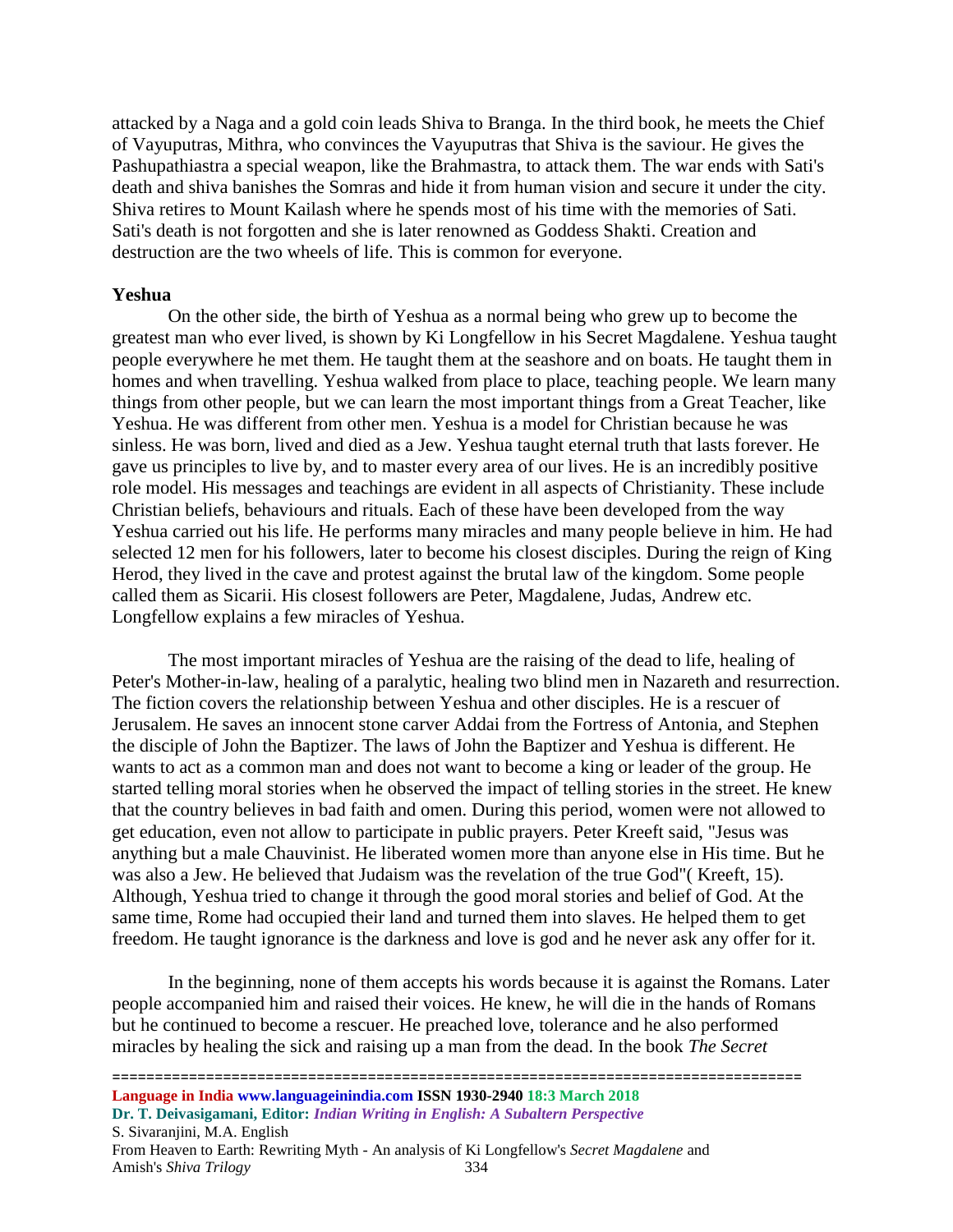*Magdalene*, Yeshua used some herbs to cure the blind man in Bethsaida. It shows that Yeshu had a good knowledge in medicine too. He advised them, knowledge is the power of kingdom and love is God. Samuel A. Odeyinde said, "Indeed, love is one of the most integral aspects to the Kingdom of God" (Odeyinde, 50). People believed him to be the Messiah who would bring them to the kingdom and to destroy the Roman rule. The Romans order them to worship the emperor as God, and occupied their land, and used them as a slave. People worshiped only one God Yahweh. As a result, they were killed by Romans brutally. Yeshua believed that there were no kings and Queens to control them and he motivated them to feel as a king individually. He liked to walk with people and refuse to identify himself as a leader of some community or the country. He just commands them hopefully. However, the miracles are always miracles but on the other side history projected him as a normal human being who turned into an extraordinary being, and later projected as a God. While reading a book and analysing it in depth, we can get more truth and meanings.

#### **Amish's** *Shiva*

Amish portrays Shiva as a normal being and convinces the reader to accept the possibilities of this myth. The trilogy covers on religion, truth, fantasy and the battle between the good and evil. The language is simple and unique and easy to understand the plot of the story. The first book, '*The Immortals of Meluha'*, begins with the introduction of Shiva as a Tibetan warrior. He enters into the city of Meluha to rescue the people from the attack on Chandravanshi. He realised himself as the Neelkanth which literally means the blue-throated, an incarnation of Mahadev, after he takes the Somras, a potion which makes his throat turn blue. It signifies that we do not always need to suppress or react to the vices. We sometimes need to modify the negativities and make them ineffective. He broke the system of Vikarma by marrying Sati, the Princess.

In the second book, *The Secret of the Nagas,* Shiva acts as a rescuer and fights against evil. At the end of the book, the battle is not only to banish the evil but also destroys our mentality based on evilness. The symbol of Naga is fear, it should be destroyed otherwise reaching our goal is difficult. Lord Shiva is often shown with a snake curled three times around his neck and looking towards his right side. The snake holding the neck of Shiva represents the power of venomous speech, as it hurts others too. Through the writings of Amish, the projection of Shiva as a human being, who once lived among us, makes us to think spontaneously. We should appreciate the extensive research by him on specific Hindu mythology and ideals. Shiva accepts that ignorance is the evil and he suggests them to love each other and it is the only solution. No one is bad, it is just that they are different; their thinking and their lifestyles are different. Shiva is the perfect role model for leadership. In the second book, he commands that, we should not judge anything or anyone and realize that every good have some bad in it, and every bad has a few good qualities with it. Our consciousness is the only one to differentiate and find them. Amish said, " Our greed in extracting more and more from Good turns it into evil" (Tripathi, 70).

In the third book, the idea that excess of everything is bad, even excess of goodness can be bad is expounded. Life is a journey of every man towards the righteousness. It motivates us to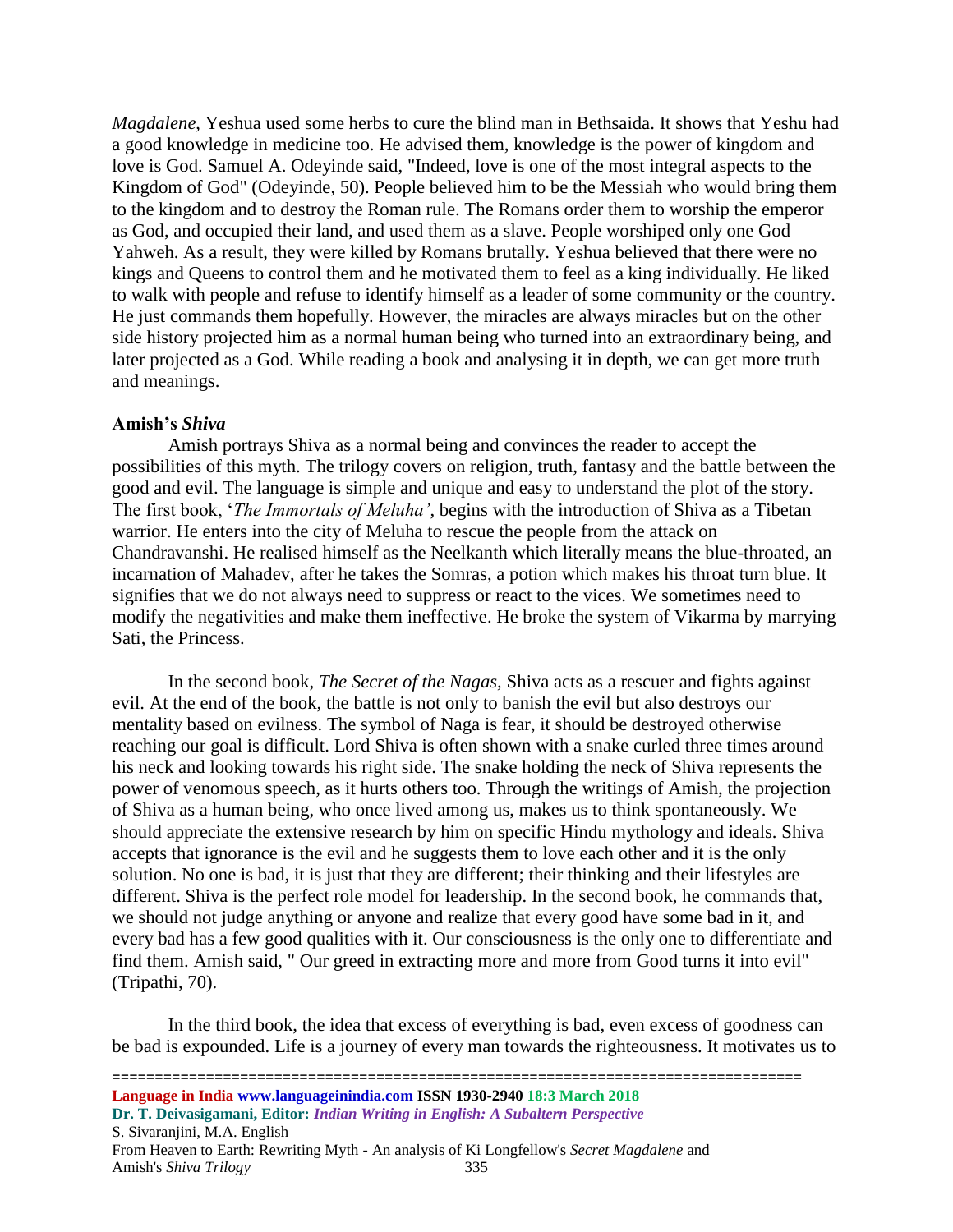think deeply. Amish creates Shiva as a normal man and he makes us to think. People believe, the right way to reach God is to choose the right path and realize the righteousness of humanity. It is very comfortable and easily holding its grip over the story line and makes us all realize that the writer tried to find the answers to all those hidden questions inside us.

#### *The Secret Magdalene*

On the other hand, Longfellow's *The Secret Magdalene* tells the life journey of Yesua and his followers. In the fiction, he turned into an extraordinary being and got crucified because of his law. He spends most of his time alone in a cave, and sea because sea is the symbol of freedom and knowledge. Symbols and their greater meaning are something that requires careful consideration when studying the Bible. It tells us about the life and death. In this Fiction, Yeshua is a silent listener and waiting for his time to reveal himself as a rescuer for people. Historians are confident he was also a religious preacher and healer, and was seen as a miracle worker. It is common to hear Jesus compared with Socrates because they were both executed for standing up for their ideals.

In the "Synoptic Gospels" of Matthew, Mark, and Luke, however, most of his teaching takes the form of parables, which are as stimuli to deeper thoughts and also philosophical devices. Yeshua was a brilliant thinker, who used logical arguments to refute his critics and establish the truth of his views. When Jesus praised the faith of children, he was encouraging humility as a virtue, not irrational religious trust or a blind leap of faith in the dark. Jesus' public mission started with his baptism by John the Baptizer. He lived during the reign of King Herod who hated John because of his principles. During his period, high priests of the temple supported the kingdom and as a result they were killed by Sicarri, for their unfaithfulness. Yeshua is against the punishment of killing them. His follower Peter did it for John the Baptizer. Yeshua felt disappointed on his faithful disciple, Peter, his Rock. Yeshua taught them to love their enemies too. Meanwhile, Herod was waiting for the ideal opportunity to kill the prophet John and he used the situation to imprison him in the Fortress at Machaerus. While he was in the prison, he heard the activities of Yeshua and his ministry. Finally, he was killed by the Romans. This led Yeshua to begin his ministry in Galilee. On the night of the last supper, Yeshua was imprisoned because of a traitor and one among the follower of twelve. His disciples were only small minority and crowds demanded crucifixion for him. Crucifixion was a tortuous means of execution employed by the Romans, and it was typically reserved for lower-class criminals, traitors, and others that the Roman authorities deemed undesirable. Death by crucifixion was considered a disgrace and a curse by Jewish people at the time. Yeshua was beaten and crucified. He sacrificed his life for the freedom of the people. On the third day, Yeshua's tomb was found empty and the miracle of Yeshua was happened. The resurrection is not believed by all. According to the gospel accounts, an angel told the women that Jesus had risen. The women then left and excitedly informed the disciples. In the next few days, the risen Jesus appeared to the disciples, as well as to hundreds of other people. From that point, the disciples began their mission to spread the Christian message. Both writers declare that the two legends were once human beings. They had lived the life of a normal man. Both have tried to fight against darkness and to rescue people from danger. They had focused on uplifting all the people without any bias. It is because of their nobility that they rise up to the level of Gods. The society always praises the unexpected help from someone, if the

=================================================================================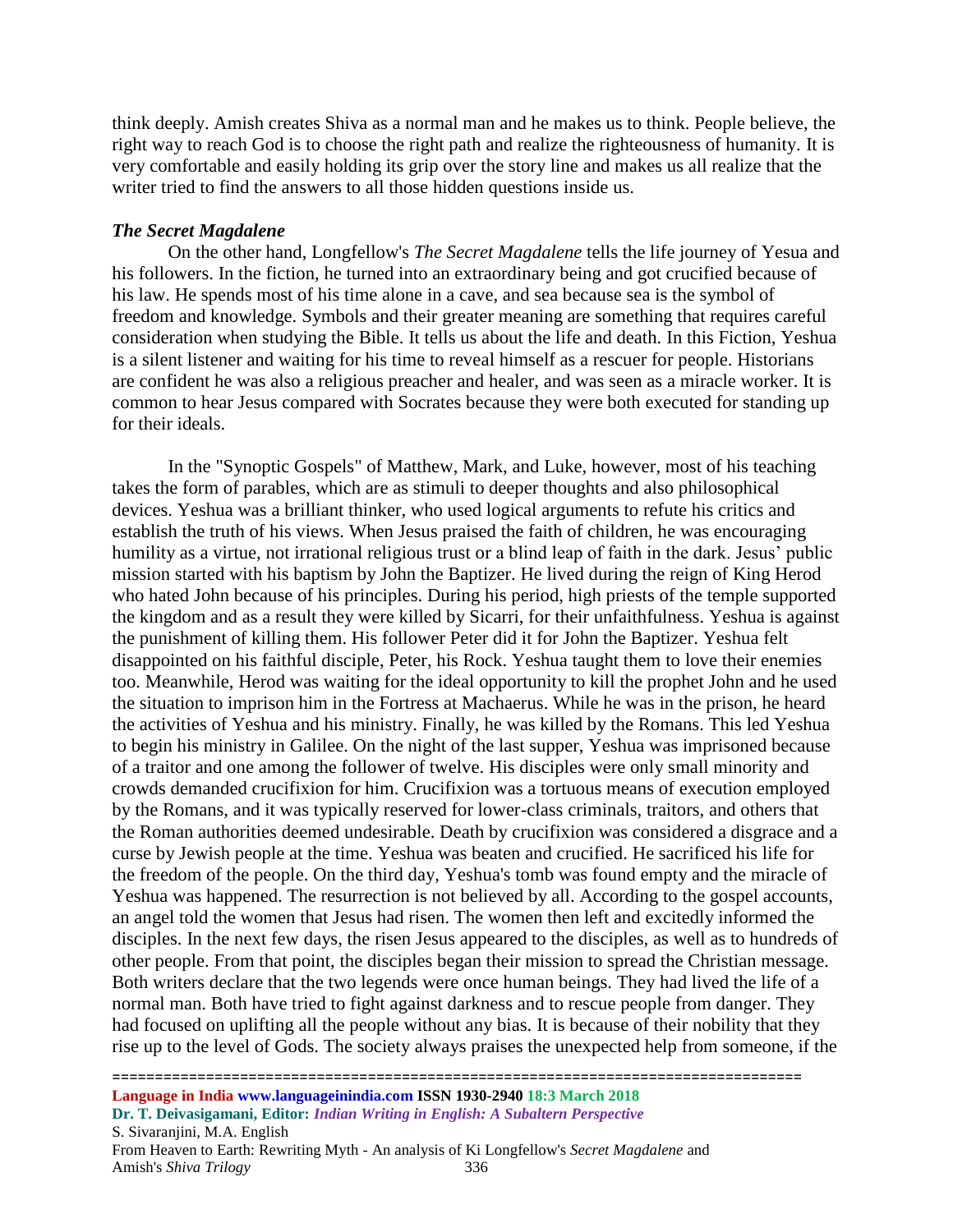same person did the miracle they happily called them as God. The concept of mythology converted into a tale enhanced the beauty of the re-telling and makes it more interesting. This is the brave attempt of epic proportions and descriptions. According to the view of a religious follower, itis difficult to accept Shiva or Yeshua as a normal human being rather than a divine figure. We knew that God is Divine but this book contains what really God is and what is Good an devil. The definition of right and wrong is very difficult to justify, because something which is right for me can be wrong for someone else.

The work became famous because the writer tried to find out some unanswered questions. It is applicable to compare the book to today's world through strength, fate, pain, sorrows and corruption. As a result, the perspective and situation of a person makes something appear to be right or wrong. According to human faith, they are the messengers of Heaven to earth and dedicate their life for us. Even today we try to show off our normal nature as an extraordinary one and imagine ourselves as a brainy kind or good. The human knowledge is different from divine knowledge. We are very familiar with human knowledge, but when we dedicate ourselves to the completeness of eternal thinking and self- realizing, we can get the divine knowledge forever. Thus, human beings also can achieve the peak of divine knowledge. They can accept the universal truth by self-realization. The retelling of the myths and the alternate history that they project enable us to achieve this self- realization. Instead of looking upon the God figures with doubt an indulging ourselves in customary practices of worship, it is better to identify the earthly elements in them. Such as identification will enable us to see the man behind the god, the earth behind the heaven, and give us an insight into those noble acts that enabled them to rise up to the statue of a God.

#### **Focus of Both the Texts**

Speaking of noble acts, both the chosen texts *Shiva Trilogy* and *The Secret Magdalene* strive to uphold the basic virtues needed to lead a noble life. In Shiva Trilogy, Shiva is able to understand that people are different from the ideology, doesn't mean that they are wrong. Devad and Asuras are different. Asuras are not evil because they are different.

It is the fact that Devas who judge them wrongly. Similarly, Nagas are not evil, they are the exploited who seek reversal and their just appraisal is labelled evil by the Devas. In *The Secret Magdalene* Yeshua declares that there is no true Messiah. He clearly explains that the kingdom of the father is within us. When people does not hear him, he decides to enact a plot according to their belief. The betrayal and arrest of Yeshua followed by his crucifixion, and he knew it. When things go wrong at the end and Yeshua really dies, they change the plot accordingly. The philosophy advocated by Yeshua is nothing other than self-realization. Gnosis is Self-realization. The real philosophy of these two God figures become visible to us only when we look at the possibility of their human existence. Identifying and accepting the differences between people and acquiring Gnosis through self-realization. This is the essence of these two works. This clarity is achieved only when their figures come down from Heaven to the Earth through these rewritings.

**================================================================**

================================================================================= **Language in India www.languageinindia.com ISSN 1930-2940 18:3 March 2018 Dr. T. Deivasigamani, Editor:** *Indian Writing in English: A Subaltern Perspective* S. Sivaranjini, M.A. English From Heaven to Earth: Rewriting Myth - An analysis of Ki Longfellow's *Secret Magdalene* and Amish's *Shiva Trilogy* 337